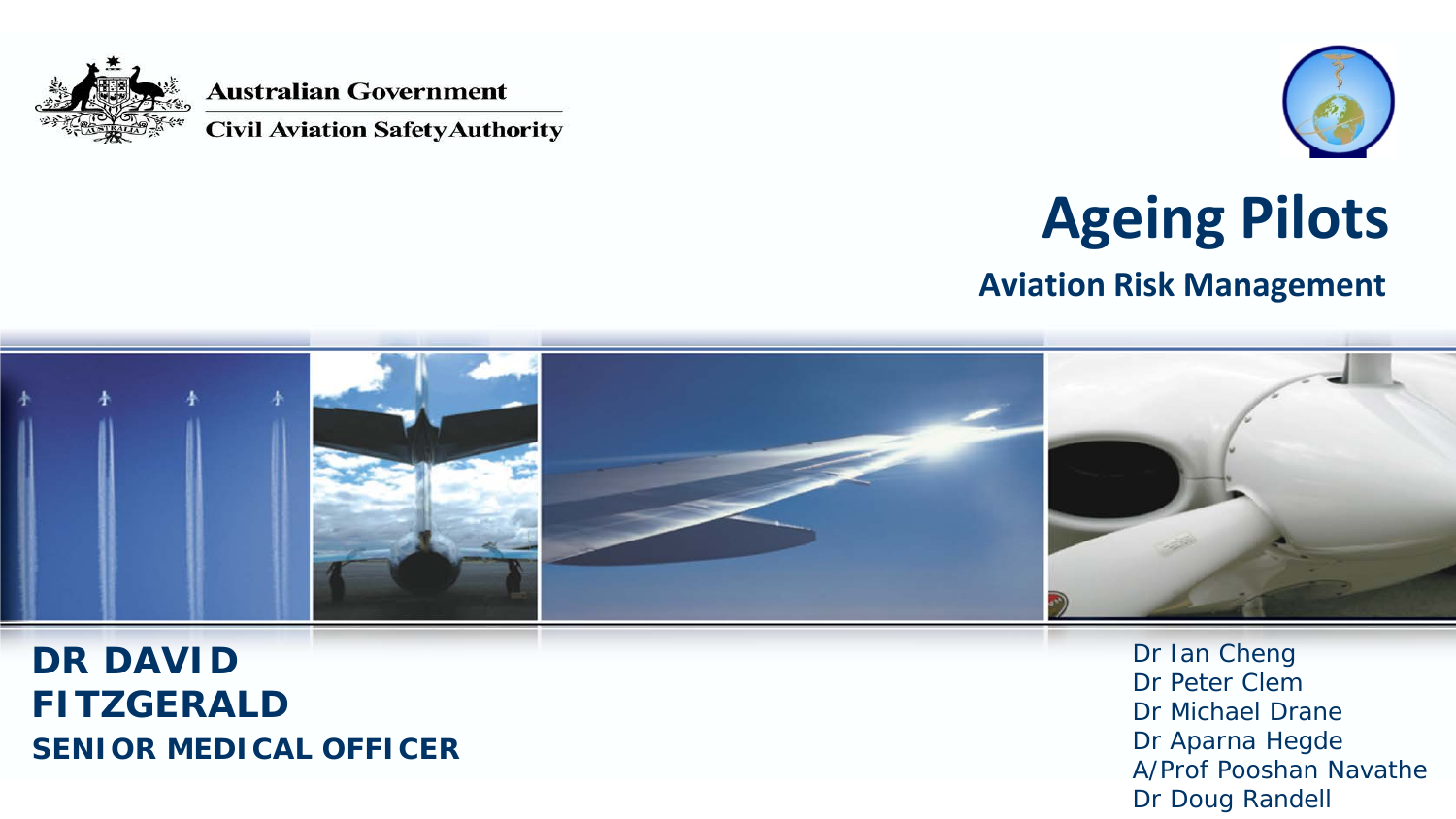

#### **Scope of the issue**



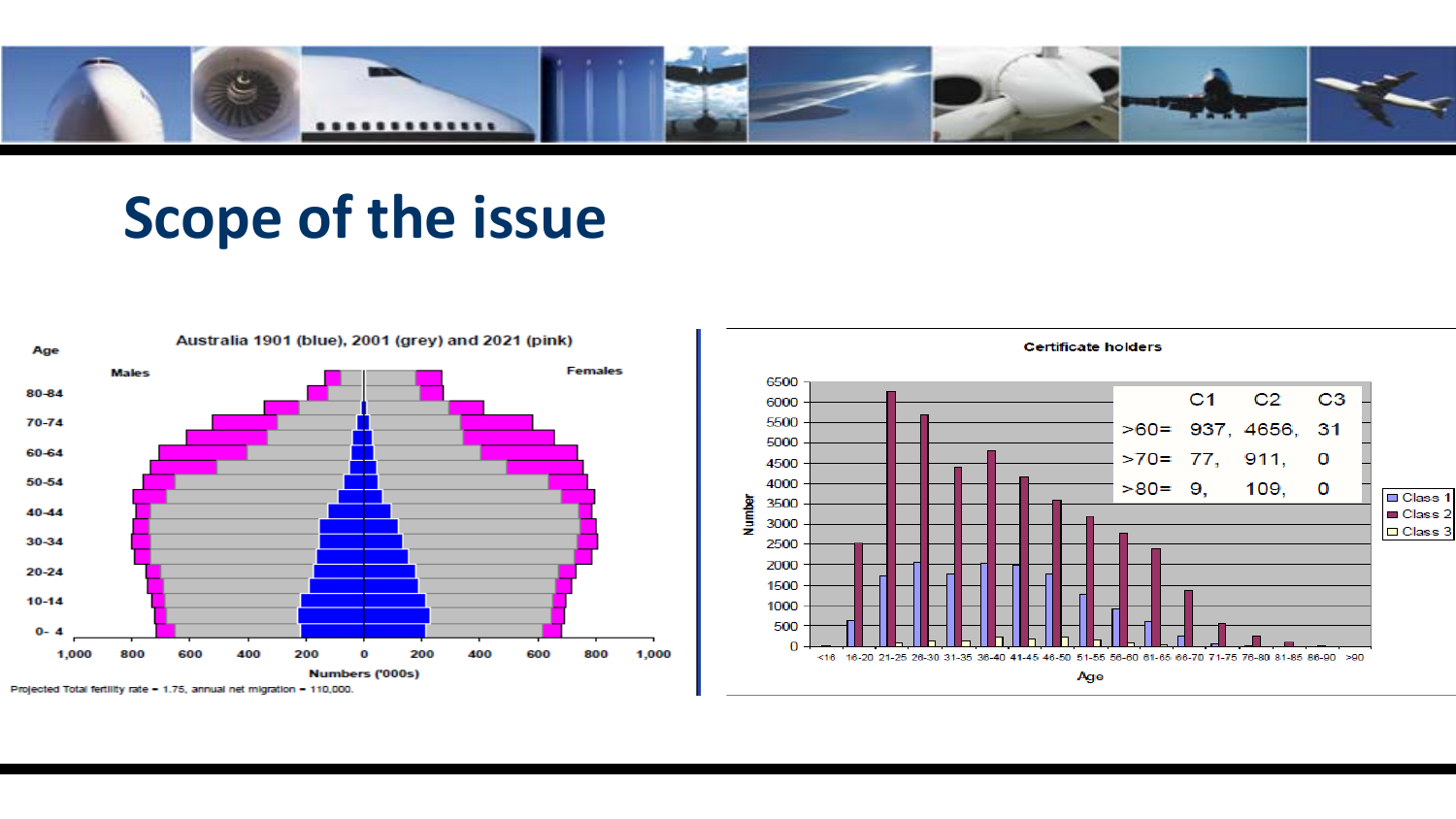

#### **Aeromedical Significance**

- Case series analysis of NTSB records of crashes 1983-2002
- Patterns of error similar across age groups
- The proportion of air taxi crashes that involved older pilots increased significantly with time
- Crashes among older pilots:
	- More likely during day
	- More likely off airport than on airport
	- No difference in fatal vs non fatal
	- Types of crashes not related to age
	- Prevalence of pilot error did not increase with age

#### **Pilot Age and Error in Air Taxi Crashes**

**SHORT COMMUNICATION** 

GEORGE W. REBOK, YANDONG OLANG, SUSAN P. BAKER,

RIBOR GW, QUARE Y, BARIS SP, Li G. Pilot age and error in air taxi crashes. Aviat Space Environ Med 2009; 80:647-51.

Introduction: The associations of pilot error with the type of flight operations and basic weather conditions are well documented. The correlation between pilot characteristics and error is less clear. This study aims to examine whether pilot age is associated with the prevalence and<br>patterns of pilot error in air taxi crashes. Methods: investigation reports<br>from the National Tomportation Safety Board for crashes involving nonscheduled Part 135 operations (i.e., air taxis) in the United States betwo in 1983 and 2002 were reviewed to identify pilot error and other<br>contributing factors. Crash circumstances and the presence and type of pilot arms were analyzed in relation to pilot age using Chi-square tests.<br>Results: Of the 1751 air taxi crashes studied, 28% resulted from mechanteal failure, 25% from low of control at landing or takeoff, 7% from<br>visual flight rule conditions into instrument meteorological conditions, 7% from fuel standition, 5% from texting, and 20% from other causes. 7% from host starsations, 3% from facting, and 20% from other causes.<br>Cookine among older pilots were more likely to occur during the day-<br>time rather than at night and off airport than on airport. The patterns of<br>pilot re 22% midwedled aircraft kinetics, 15% midwedled wind and/or runway condition, and 11% were others. Conclusions: Plot age is associate with enab circumstances but not with the procedures and patterns of pilot orror in air bat crashes. Lack of ago-related differences in pilot orror may be attributable to the "sale worker effect." Keywords: aging, air-taxi crashes, pilot error rates, safety.

THE EFFECTS OF aging on cognitive functions and<br>piloting skills have been studied extensively. Research on pilots indicates that age-related declines are<br>largely limited to domain-independent cognitive functions such as memory capacity and psychomotor skills. Domain-dependent cognitive functions that are directly related to flight tasks, such as decision making, tracking, takeoff, and landing, are less sensitive to aging effects (9,10). Among the few flight-related tasks that are found to decline with advancing age are abilities to respond to verbal communication (9,10) and time-sharing efficiency (11). Older pilots tend to perform worse than younger pilots in executing long and rapidly spoken air traffic control commands and in multitasking under conditions of increased attentional demands.

The findings from flight simulator based experimental studies of older pilots have not been well corroborated by epidemiologic evidence. It is unclear whether the prevalence and characteristics of pilot error differ with<br>pilot age, though it is conceivable that pilots at different stages of cognitive aging may have different error propensity and make different types of error. Pilot error has been identified as a contributing factor in 85% of general aviation crashes and 68% of commercial aviation crashes (4). However, relatively little is known about age-related

axen Company La

variations in pilot error. In a study of commuter and airtaxi pilots, Li et al. (5) reported that the prevalence and patterns of pilot error showed little change as pilots aged from the 40s into their 50s. However, that study was limited by its modest sample size  $(N - 165 \text{ crashes})$  and truncated age range (40-60 yr), which may have reduced the likelihood of finding stenificant age effects. In a recent study of pilot error in air carrier crashes involving Part 121 operations, Li et al. (6) found that the prevalence and patterns of pilot error in air carrier crashes do not appear to change with pilot age. However, the low prevalence rate of pilot error in air carrier crashes makes it difficult to fully assess age-related variation. The present study aims to examine the relationship between pilot age and error in a large case series of crashes by air jaxis (non-scheduled Part 135 operations) that are known to be much more likely to involve pilot error than air carrier crashes (3). Based on our previous research on pilot aging and aviation safety, the goals of this study were twofold: 1) to investigate whether the prevalence of pilot error in air taxi crashes is associated with pilot age; and 2) to determine whether the type of pilot error in air taxi crashes varies with pilot age.

#### **METHODS**

The present study is a case series analysis of data for non-scheduled air taxi crashes recorded by the National Transportation Safety Board (NTSB) between 1983 and 2002. The NTSB data system is the official repository of investigation reports on all aviation crashes occurring within the United States, including its territories, possessions, and international waters. The NTSB is an independent federal agency charged by the U.S. Congress with investigating civil aviation crashes and major

Aviation, Space, and Environmental Medicine - Vol. 80, No. 7 - July 2009

From the Departments of Mental Health, International Health, and the Center for Injury Research and Policy, Department of Health Policy and Maragement, the Johns Hopkins Bloomberg School of Public<br>Health, Baltimore, MD; and the Department of Amerikaniology, Colresume community and Surgeons, and the Department of Epidemiology, Matiman School of Public Health, Columbia University, New Work, NYC

This manuscript was mestved for roviow in June 2008. It was accepted for publication in February 2009.

Address reprint requests to: George W. Rebok, Ph.D., Department of<br>Mental Health, the Johns Hopkins Hoomberg School of Public Health, 624 North Broadway, Baltimore, MD 21205-1901; grabulous lisprint at Copyright O by the Aestaques Medical Association, Alexandria, VA. DOI: 10.3357 ASEM 2369.2009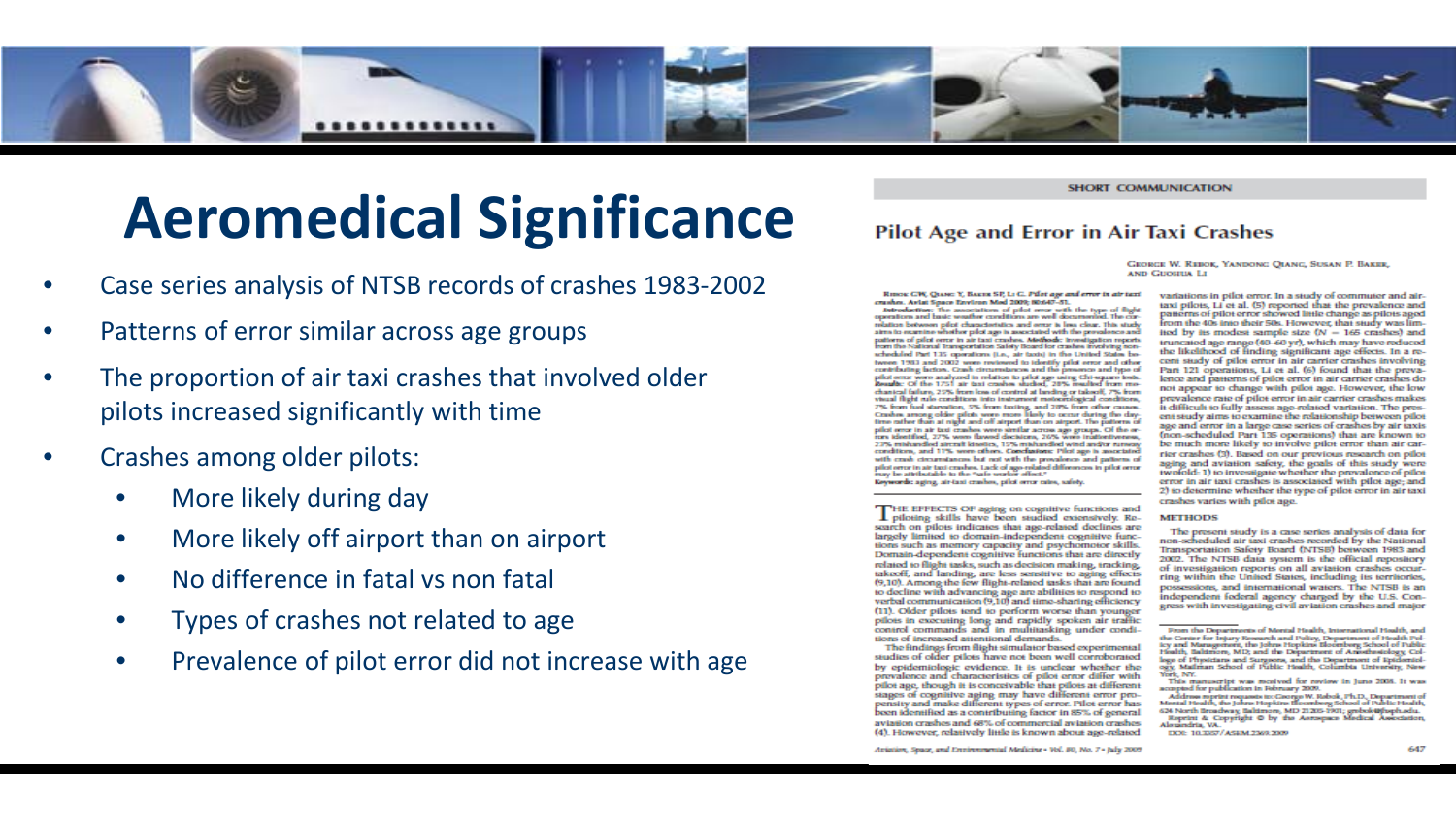

### **Age and Aviation**

- Risk of safety relevant disease
	- Ischaemic Heart Disease
	- Atrial Fibrillation
	- **Stroke**
	- **Cancer**
	- Ophthalmological changes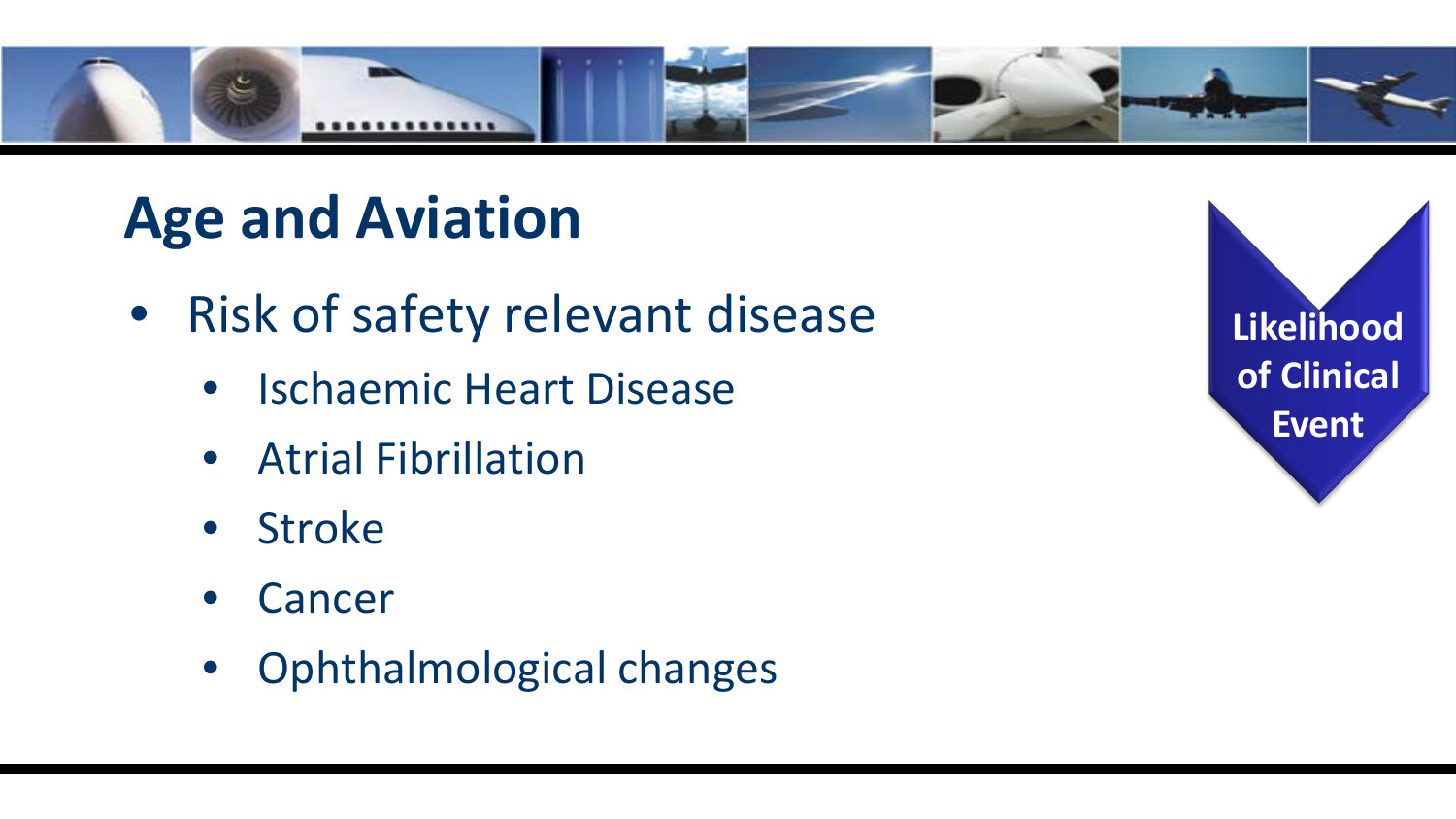

## **Age and Aviation – Atrial Fibrillation**

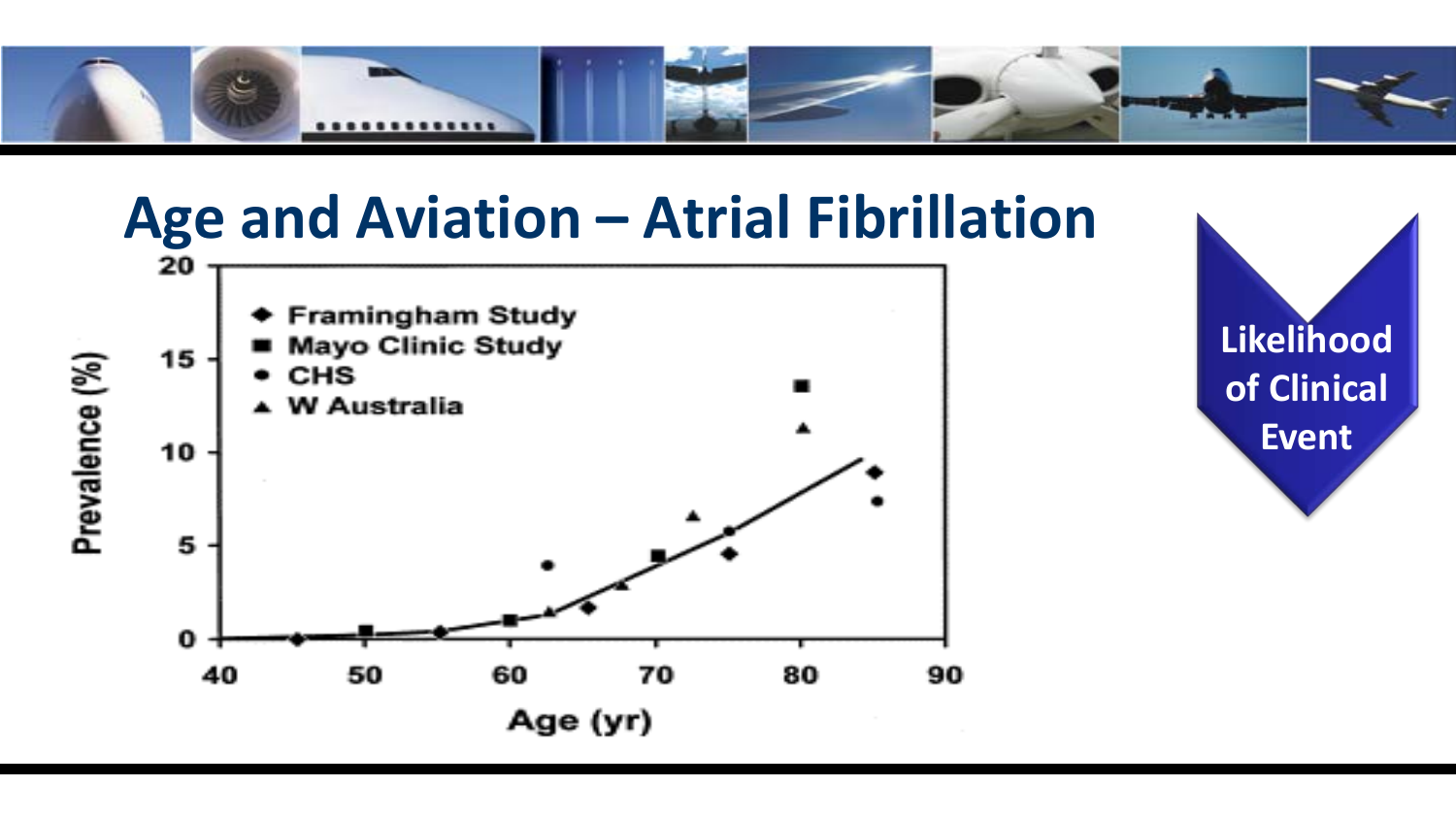

#### **Age and Aviation - Stroke**

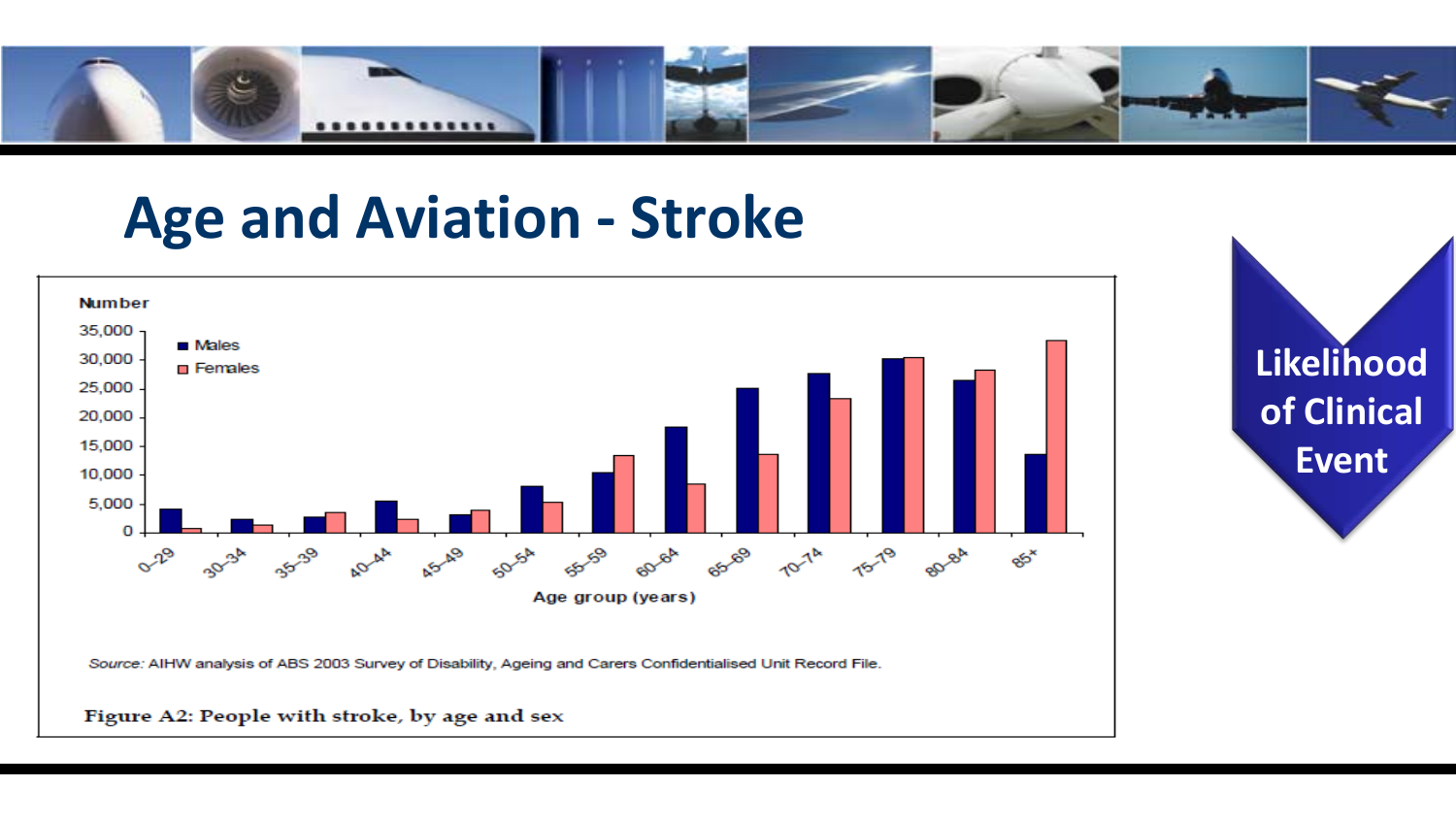

#### **Age and Aviation - Cancer**

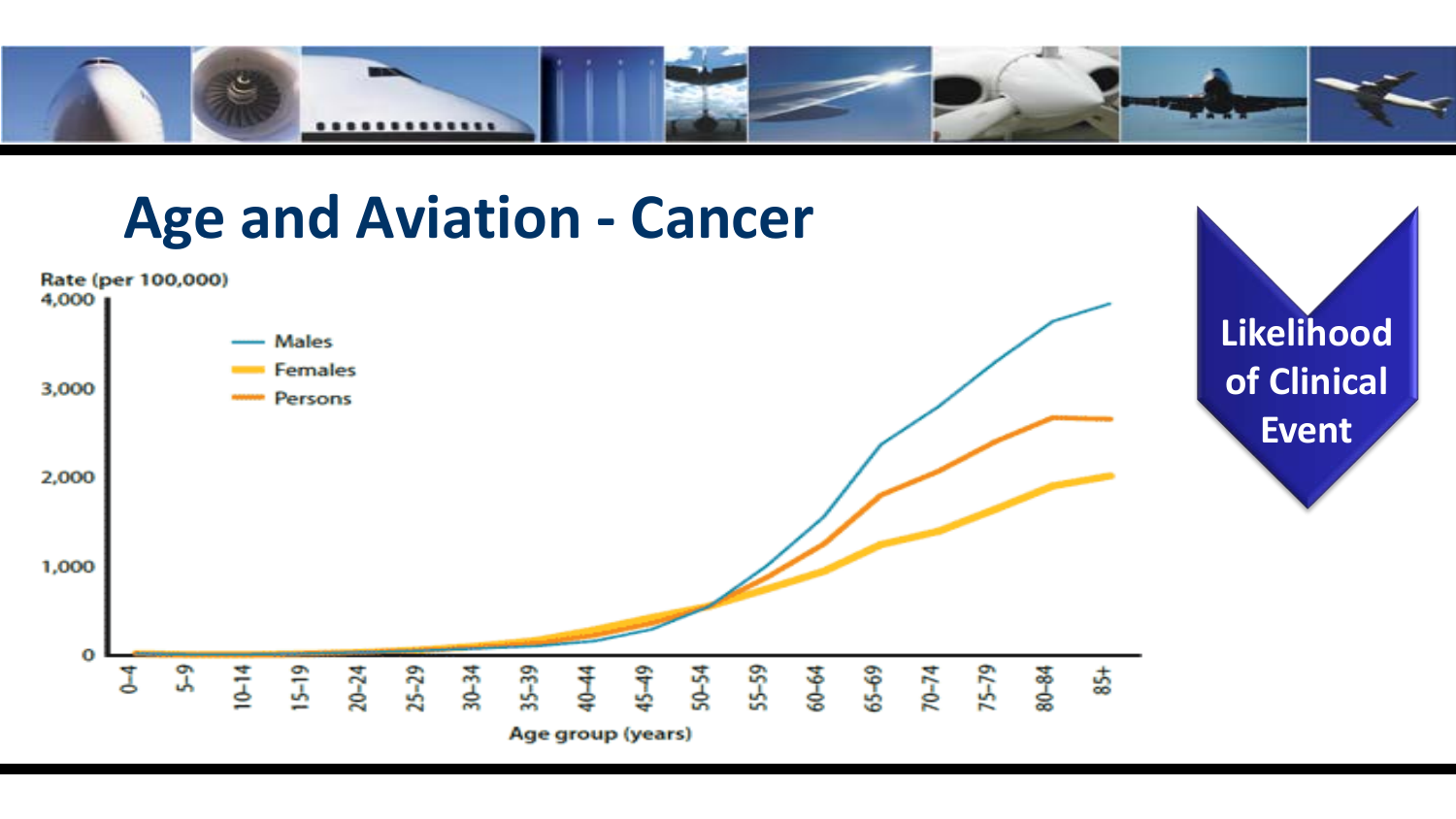

#### **Age and Aviation – Eye disease**

• Vision loss by cause ages 40+ years



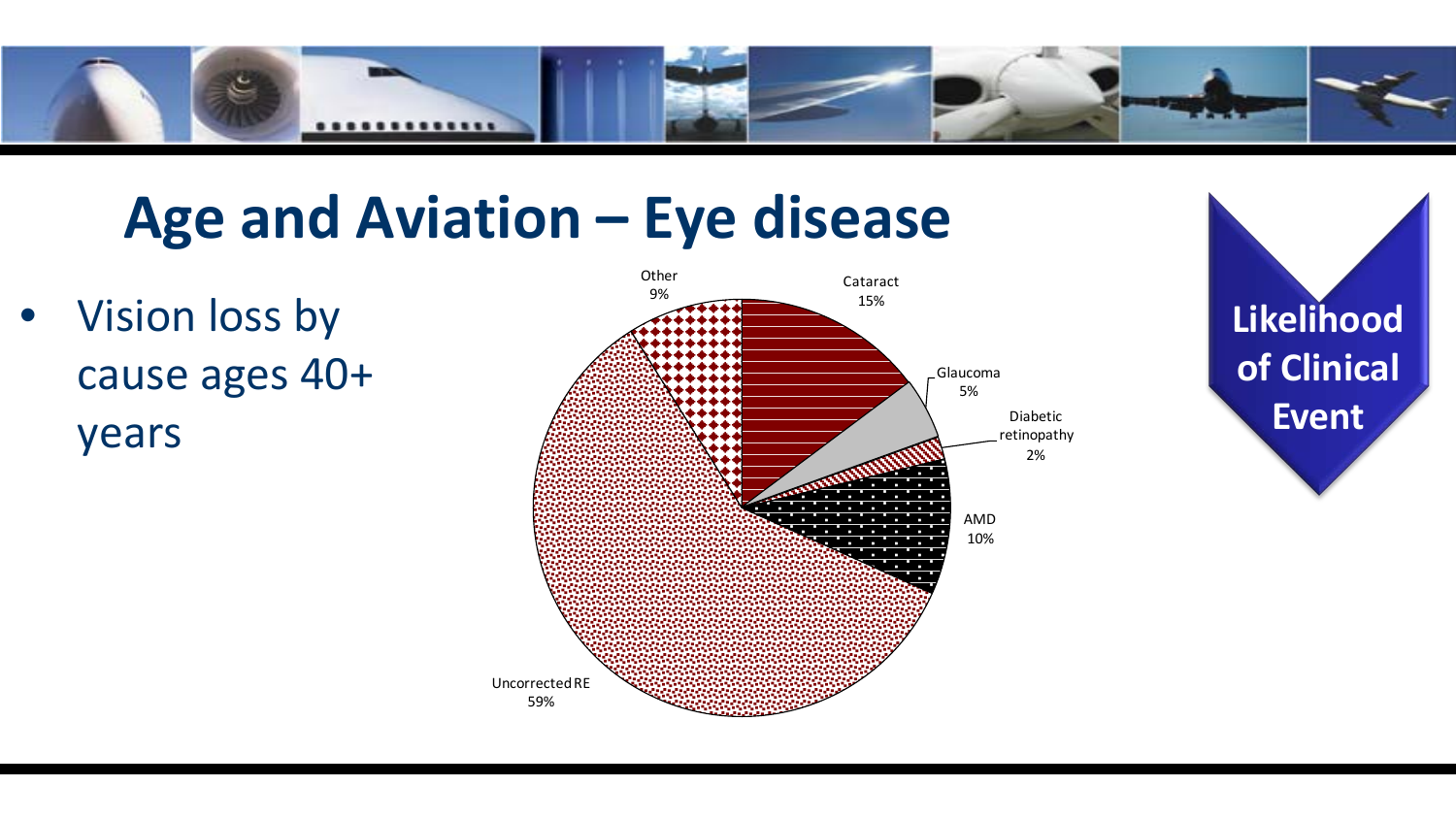

### **Age and Aviation – Eye disease**

- Glaucoma incidence
- Among Australians > S5 years of age:
	- o the prevalence of open-angle glaucoma is approximately 2.3%
	- · 8% of cases of vision impairment are due to glaucoma
	- o 16% of cases of blindness are due to glaucoma.<sup>4</sup>



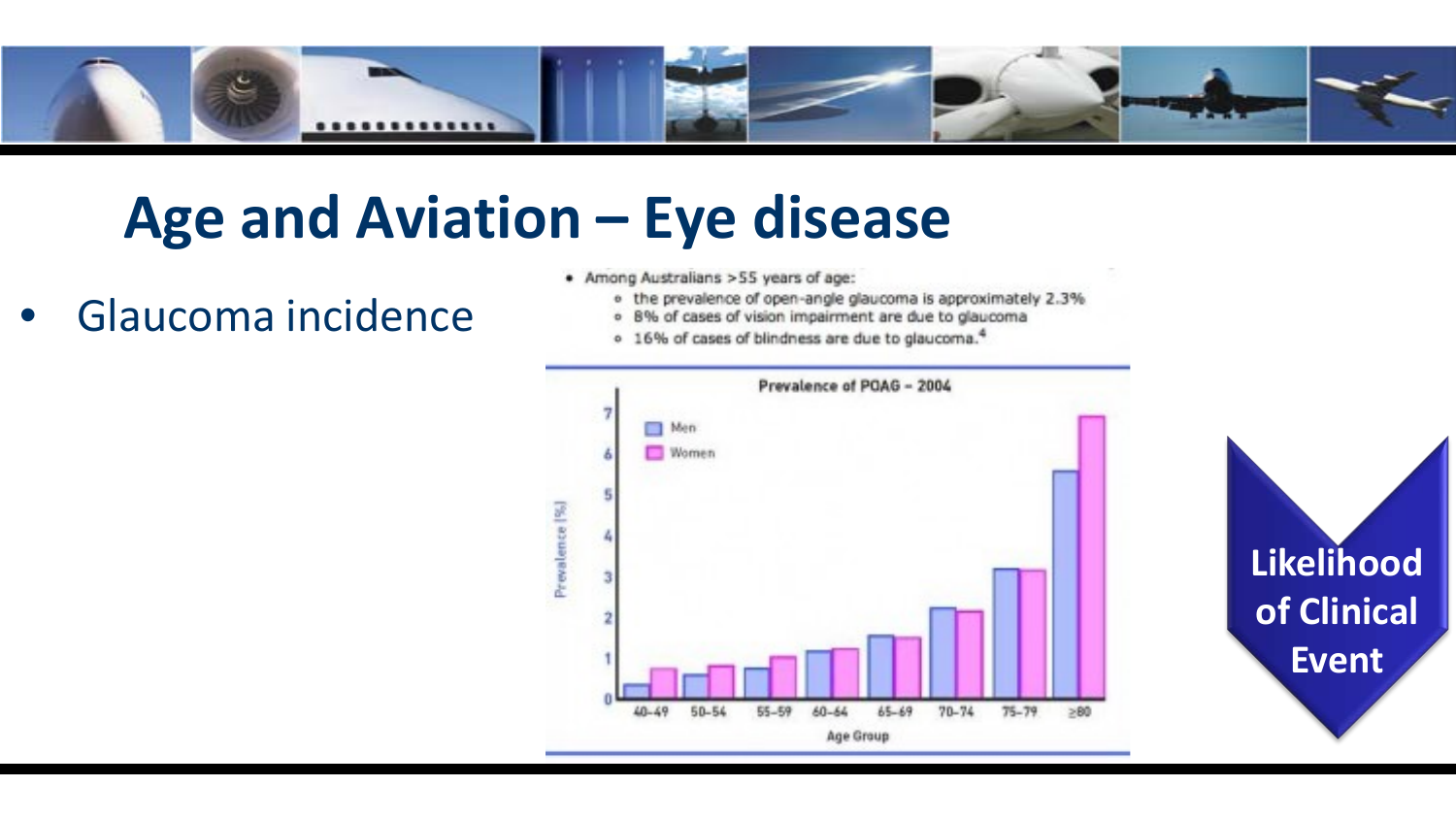

### **Age and Aviation**

- Cognitive decline
	- Can begin very early, from 40 years of age
	- Varies across individuals
	- May be partly related to medical issues
	- Executive functions are the earliest ones to be impacted by ageing and are considered crucial to aviation
		- Underlie goal-directed behaviour and adaptation to novel and complex situations, decision marking etc
	- Cognitive decline represents a much higher accident risk than a sudden physical incapacitation (Schroeder et al 2000)
	- **Experience**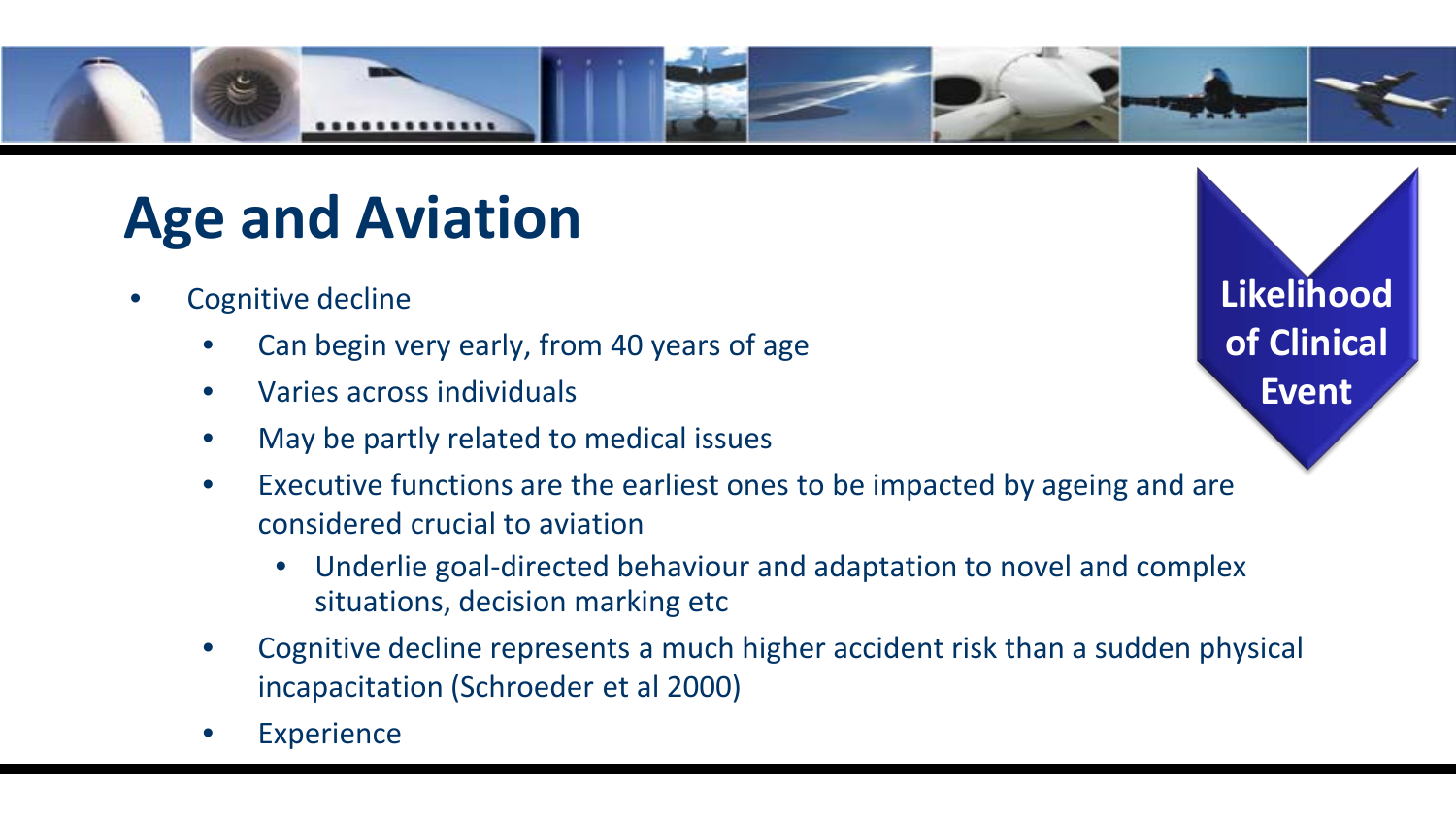

#### **Studies of Cognition, Age and Aviation**

- Evaluated EFs and linked their efficiency to flight navigation performance and decision making
- 32 Private Pilots
- Take off, navigate, calculate, land, failure of compass
- Measured neuropsychiatric (declined with age) and fight performance
- Found that age effect on performance was mediated by cognitive performance decline

Aging, Neuropsychology, and Cognition, 2011, 18 (5), 544-561 http://www.psypress.com/anc ISSN: 1382-5585 origi: 1744-4128 online DOI: 10.1080/13825585.2011.586018

P Psychology Press

#### Cognitive aging and flight performances in general aviation pilots

#### Mickaël Causse<sup>1,2</sup>, Frédéric Dehais<sup>2</sup>, Mahé Arexis<sup>3</sup>, and Josette Pastor<sup>1</sup>

'INSERM, Imagene cérébrale et handicaps neurologiques UMR 825, Toulouse, France <sup>3</sup>DMIA, ISAE, Université de Toulouse, Toulouse Cedex 4, France 'MSHE Ledoux CNRS USR 3124, Besançon Cedex, France

#### **ABSTRACT**

Unlike professional pilots who are limited by the FAA's age rule, no age limit is defined in general aviation. Our overall goal was to examine how age-related cognitive decline impacts piloting performance and weather-related decision-making. This study relied on three components: cognitive assessment (in particular executive functioning), pilot characteristics (age and flight experience), and flight performance. The results suggest that in comparison to chronological age, cognitive assessment is a better criterion to predict the flight performance, in particular because of the inter-individual variability of aging impact on cognitive abilities and the beneficial effect of flight experience.

Keywords: Aging; Executive functions; Aviation; Human factors; Decision making,

The population of general aviation (GA) pilots is getting older in the USA (Hardy & Parasuraman, 1997) and in European countries like France where 41% of private pilots are more than 50 years old (BEA,<sup>1</sup> 2000). Unlike professional pilots who are limited by the FAA's 'age 65' rule, no such restriction exists for GA pilots. It is worth examining how age-related cognitive decline may impact piloting performance in GA.

<sup>1</sup> Prench Accident Investigation Bureau.

@ 2011 Psychology Press, an imprint of the Taylor & Prancis Group, an Informa business



The authors would like to thank Dr Jonathan Levy for his comments and guidance in the write-up of this manuscript. We would also like to express our sincere aratitude to the Lasbordes Airfield ISAR pilots who volunteered their time to complete this research. The study was supported by a 'Cis Longevité' grant and the Midi-Pyrenoes Regional Council grants 03012000 and 05006110. ence to: Mickaël Causse, DMIA, ISAE, Université de Address o

<sup>31055</sup> Toulouse Cadex 4, Prance. H-mail: mickael.causos@isae.fr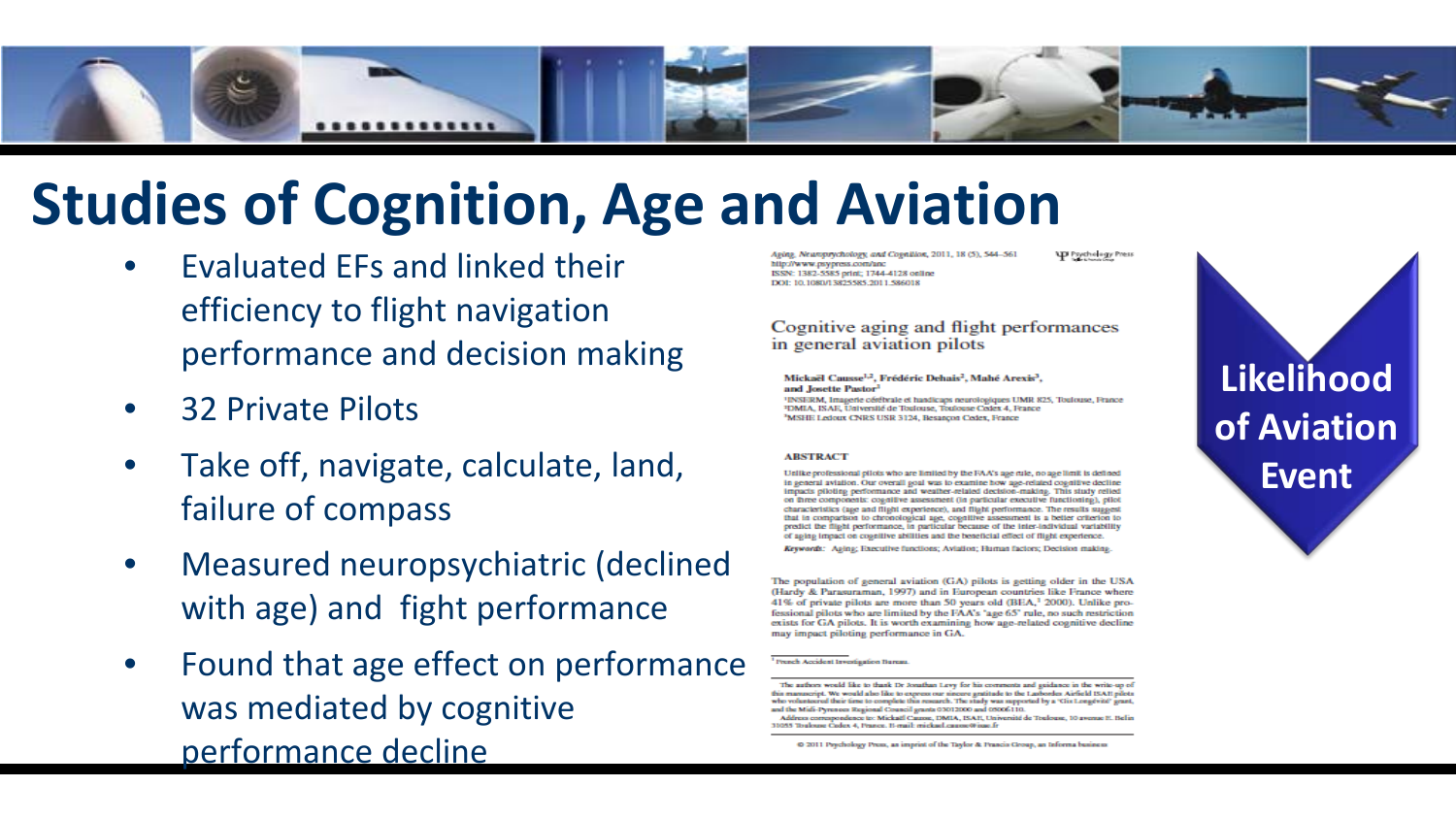

### **Tests of Cognitive Function**

- Cogscreen-AE
	- computer-administered and scored cognitive-screening instrument designed to rapidly assess deficits or changes in attention, immediate- and short-term memory, visual perceptual functions, sequencing functions, logical problem solving, calculation skills, reaction time, simultaneous information processing abilities, and executive functions



- Designed for for use in the medical re certification evaluation of pilots with known or suspected neurological and/or psychiatric conditions
- Cost  $\sim$  \$35 USD / test
- About 50 min to complete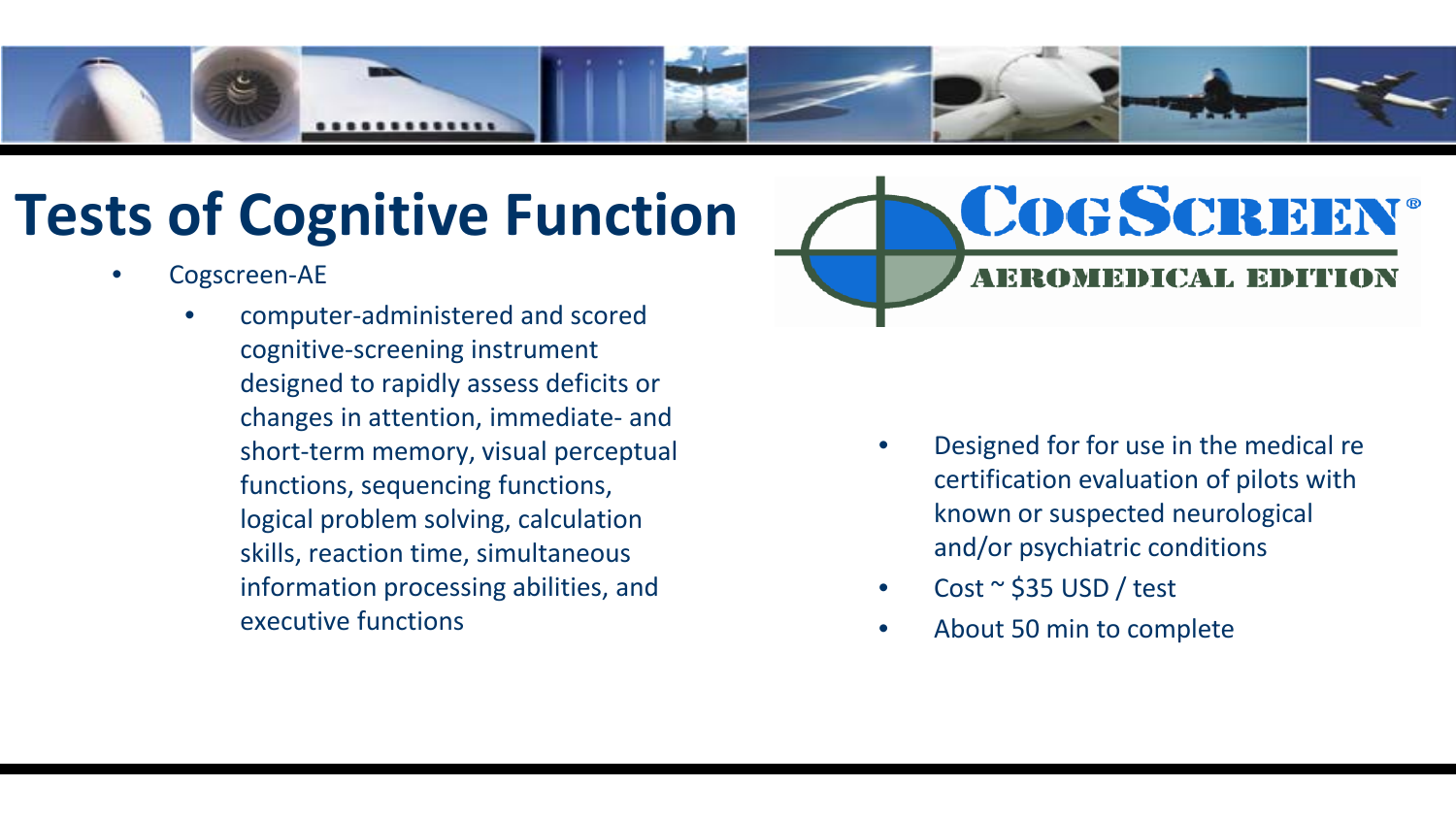

#### **Tests of Cognitive Function**

- Montreal Cognitve Assessment (MoCA)
- 7-10 mins
- Free

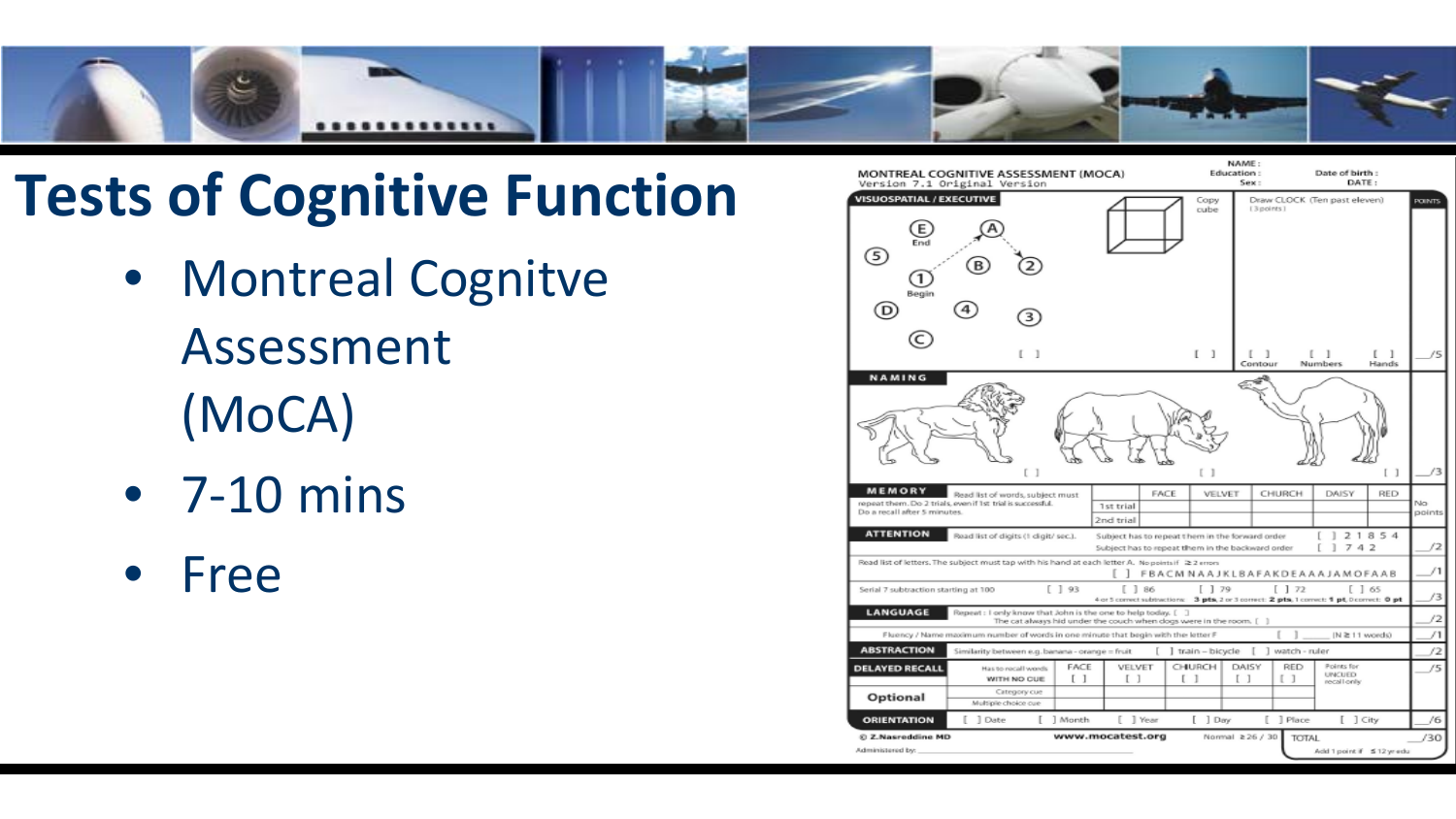

#### **CASA Paradigm**

- More intensive testing for PPLs over age 60
- (ATPL and CPL Class 1 already require regular screening for cardiovascular, eye disease)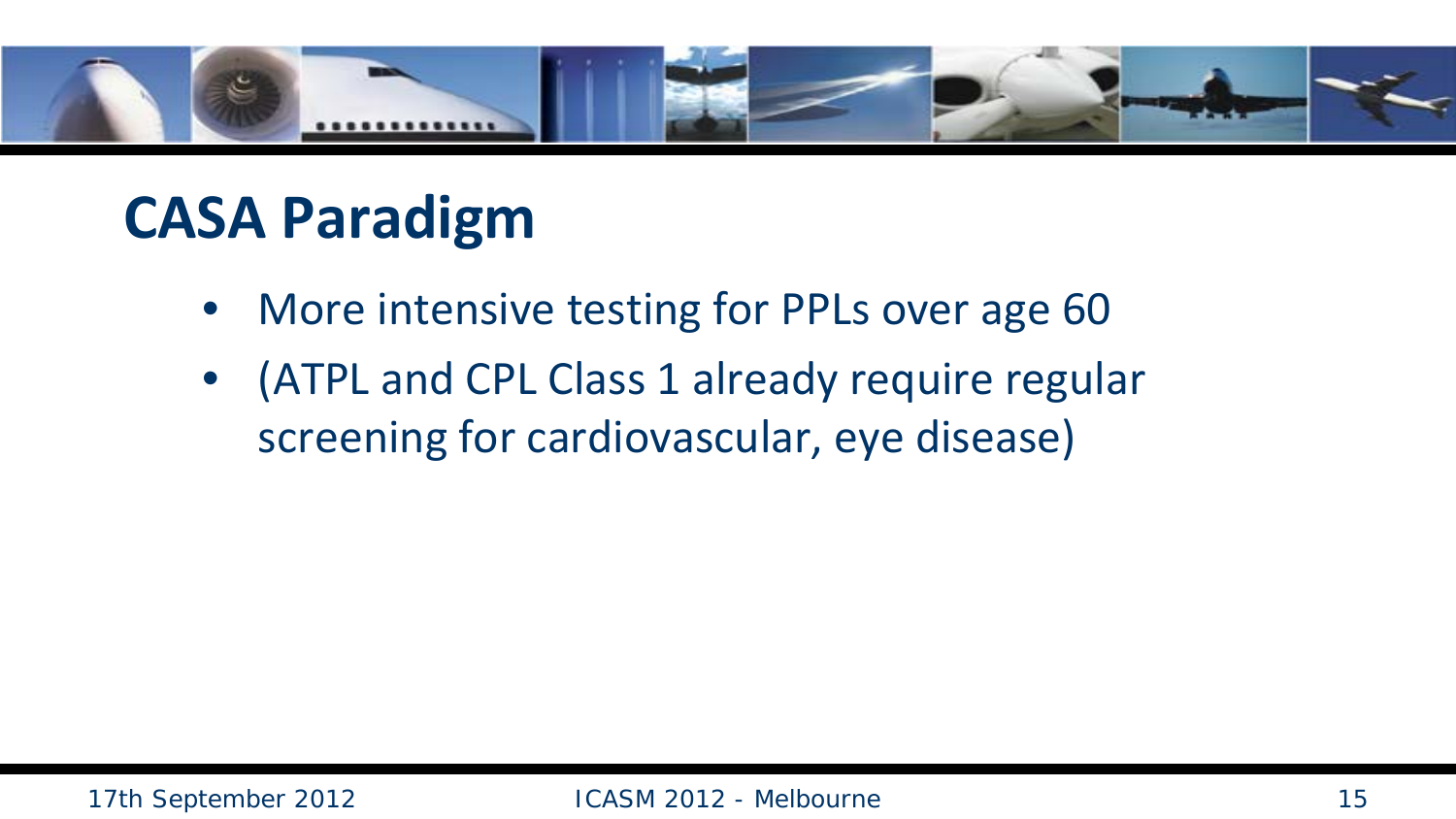

#### **CASA Paradigm**

- For ageing, the methods should be commenced at 65, and repeated at 67, 69, and 71. Thereafter they should be annual.
	- Cognition should be assessed by a paper and pencil test (MoCA) AND a flight test, and the two assessed together.
	- CAD should be assessed at 65, and 70, and 5 yearly thereafter, by a stress ECG. DAMEs should have a high index of suspicion for AF after 65.
	- Eye exams should be mandated at 65 and 5 yearly thereafter Interval eye exams by DAMEs should have some advisory material provided so as to improve sensitivity.
	- Periodicity of medical examinations after 70 should be annual.